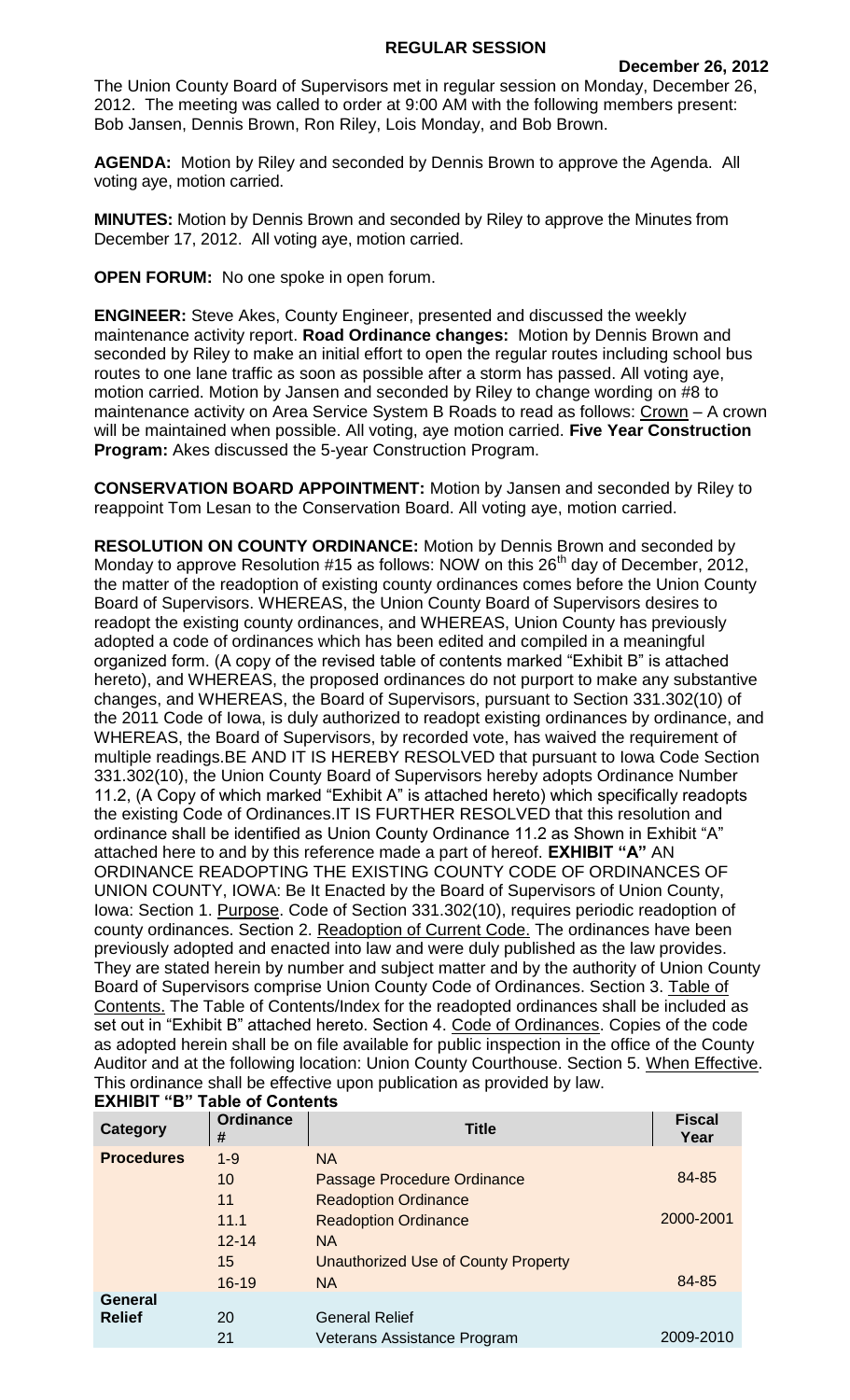|                                             | 22-29                                                                        | <b>NA</b>                                                                                                                                                                                                                                                                                                                                                                            |                                                                 |
|---------------------------------------------|------------------------------------------------------------------------------|--------------------------------------------------------------------------------------------------------------------------------------------------------------------------------------------------------------------------------------------------------------------------------------------------------------------------------------------------------------------------------------|-----------------------------------------------------------------|
| <b>Public Health</b><br><b>Welfare</b>      | 30<br>31<br>32<br>33<br>34<br>35-37<br>38<br>39                              | Board of Health Rules and Regulations<br><b>Clean Ground-Water Supply</b><br><b>Waste Water Treatment</b><br>Transfer of Water Treatment to the CITY<br><b>Abandoned Wells</b><br><b>NA</b><br><b>Quarantine and Isolation</b><br><b>NA</b>                                                                                                                                          | 92-93<br>92-93<br>92-93                                         |
| <b>Criminal</b>                             | 40<br>41<br>42<br>43<br>44-49                                                | <b>Three-Mile Reservoir Restricted Uses</b><br><b>Keg Beer Sales</b><br>Drug Paraphernalia<br><b>Pseudoephedrine Sales</b><br><b>NA</b>                                                                                                                                                                                                                                              | 93-94<br>06-07<br>06-07<br>04-05                                |
| <b>Roads and</b><br><b>Maintenance</b>      | 50<br>50.1<br>51<br>51.1<br>51.2<br>51.3<br>52<br>53-54<br>55<br>56-58<br>59 | Snow Removal<br>Utility Line Installation/Inspection fees<br><b>B Road Classification</b><br><b>B Road Classification (Roads Added)</b><br><b>B Road Classification (Roads Removed)</b><br><b>B Road Classification (Roads Added)</b><br><b>C</b> Road Classification<br><b>NA</b><br>Uniform Rural Address System (911 Addresses)<br><b>NA</b><br><b>Hazardous Substances/Waste</b> | 99-2000<br>85-86<br>87-88<br>86-87<br>86-87<br>99-2000<br>07-08 |
| <b>Election and</b><br><b>Reprecincting</b> | 60<br>60.1<br>61-69                                                          | Reprecincting<br>Reprecincting<br><b>NA</b>                                                                                                                                                                                                                                                                                                                                          |                                                                 |
| Taxes                                       | 70<br>71<br>72-89                                                            | <b>Urban Renewal Plan</b><br><b>Local Option Sales Tax</b><br><b>NA</b>                                                                                                                                                                                                                                                                                                              | 97-98<br>2005-2006                                              |
| <b>Fees</b>                                 | 90<br>90.1<br>90.2                                                           | <b>Trustees Fence Viewing Fees</b><br><b>Gun Permit Fees</b><br><b>Agricultural Area Applications Filing Fees</b>                                                                                                                                                                                                                                                                    |                                                                 |

Roll Call vote: Dennis Brown, aye. Robert Brown, aye. Jansen, aye. Monday, aye. Riley, aye.

**CLAIMS:** Motion by Monday and seconded by Riley to approve Claim numbers 116409- 116477. All voting aye, motion carried.

| 0001 GENERAL BASIC FUND               |          | <b>BOECKMAN</b>                         | 1,000.00 |
|---------------------------------------|----------|-----------------------------------------|----------|
| AKIN BUILDING CENTER                  | 2.58     | <b>GREATER REGIONAL</b>                 | 4,611.62 |
| <b>ALLIANT ENERGY</b>                 | 19.31    | <b>HUSBAND</b>                          | 31.64    |
| <b>B M SALES</b>                      |          | 38.00 IA ENV HEALTH ASSOC (IEHA)        | 20.00    |
| <b>BUSCH</b>                          | 62.22    | OFFICE MACHINES COMPANY INC             | 31.35    |
| BYERS WOOD & GLASS SHOP               | 61.00    | <b>WINDSTREAM</b>                       | 119.55   |
| CARLISLE AUTOMOTIVE REPAIR            | 68.84    | <b>0011 RURAL SERVICES BASIC TOTAL:</b> | 5,889.00 |
| CARPENTER UNIFORM CO                  | 49.99    |                                         |          |
| <b>CHAT MOBILITY</b>                  | 207.71   | 0020 SECONDARY ROAD FUND                |          |
| <b>CITY OF CRESTON</b>                | 400.00   | <b>ALLIANT ENERGY</b>                   | 195.16   |
| CLARK, ATTORNEY AT LAW                | 193.60   | <b>BARKER IMPLEMENT</b>                 | 78.75    |
| <b>COEN'S FURNITURE INC</b>           | 1,250.00 | CENTRAL IOWA HOSPITAL CORP              | 456.15   |
| <b>COURTNEY</b>                       |          | 88.80 CRESTON TRUE VALUE                | 55.96    |
| <b>CRESTON FARM &amp; HOME SUPPLY</b> | 3.65     | <b>GATEWAY HOTEL &amp; CONF CTR</b>     | 465.92   |
| <b>CRESTON MUNICIPAL UTILITIES</b>    | 285.26   | <b>GREATER REGIONAL MEDICAL CENTE</b>   | 30.00    |
| <b>CRESTON PUBLISHING CO</b>          | 109.00   | IA DEPT TRANSPORTATION                  | 50.00    |
| <b>DELUXE</b>                         | 206.40   | <b>IOWA PRISON INDUSTRIES</b>           | 1,760.69 |
| <b>DUDNEY</b>                         | 88.80    | <b>JIM SMITH</b>                        | 15.00    |
| <b>FAREWAY STORES</b>                 | 303.21   | <b>JIM'S TRUCK REPAIR</b>               | 75.00    |
| <b>HEARTLAND TIRE &amp; AUTO</b>      | 78.35    | OFFICE MACHINES COMPANY INC             | 15.99    |
| <b>HOBBS</b>                          |          | 460.50 PERU QUARRY INC                  | 3,416.49 |
| HY-VEE INC                            |          | 1,424.00 SCOTT SCHULTZ                  | 20.00    |
| <b>KENYON</b>                         | 28.50    | SERVICE TECHS INC                       | 55.96    |
| <b>MAIL SERVICES LLC</b>              | 391.43   | <b>WINDSTREAM</b>                       | 383.16   |
| <b>MULLIN</b>                         | 88.80    | 0020 SECONDARY ROAD FUND TOTAL:         | 7,074.23 |
| OFFICE MACHINES COMPANY INC           | 459.87   |                                         |          |
| PITNEY BOWES INC                      | 171.00   | <b>4000 EMERGENCY MANAGEMENT FUND</b>   |          |